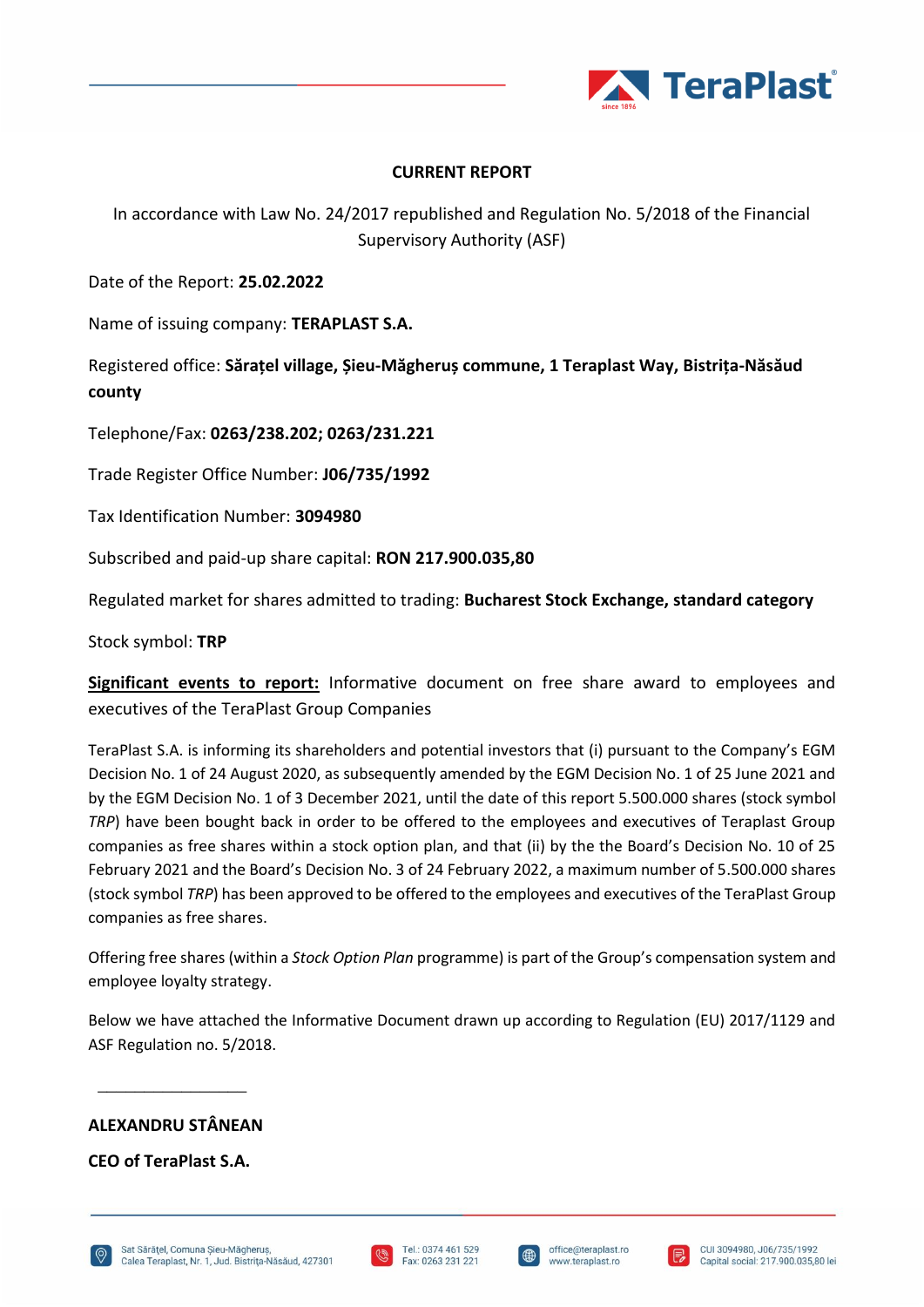

# **Informative document on free share award amounting to 5.500.000 shares**

**to employees and executives of the Teraplast Group Companies**

(Informative document according to Regulation (EU) 2017/1129 and

ASF Regulation no. 5/2018)

## **1. Responsible persons**

# *1.1. Name and position of the natural persons and name and registered office of the legal entities responsible for the information included in the presentation document:*

TERAPLAST S.A. – with the head office in Sărațel village, Șieu-Măgheruș commune, 1 Teraplast Way, Bistrița-Năsăud county, postal code 427301, tel/fax. 0374/461.529, 0263/231.221, registered with the Trade Register Office attached to Bistrita-Nasaud Court under no. J06/735/1992, VAT number 3094980, represented by Mr. Alexandru STÂNEAN – its CEO;

# *1.2. Statements of responsible persons mentioned in 1.1. from which it should result that the information included in the presentation document is, to the best of their knowledge, in accordance with reality:*

Having checked the content of this informative document, Teraplast SA represented by Alexandru Stânean – its CEO – accepts responsibility for the content thereof and confirms that, to the best of its knowledge, the information provided herein is in accordance with reality and does not contain any omission or false statement liable to significantly affect the content of the informative document.

## **2. Information on the issuer**

## *2.1. Name, registered office, VAT number and registration number in the Trade Register Office:*

| Name of issuer:       | TERAPLAST S.A.;                                                                                                                                                 |
|-----------------------|-----------------------------------------------------------------------------------------------------------------------------------------------------------------|
| Issuer's address:     | Sărațel village, Șieu-Măgheruș commune, 1 Teraplast Way, Bistrița-Năsăud<br>county, postal code 427301;                                                         |
| Company registration: | registered at the Trade Register Office attached to Bistrița–Năsăud Court<br>under number J06/735/1992, with Tax Identification Number (VAT No.) RO<br>3094980; |

## **2.2. Share capital:**

- *- subscribed and paid-up share capital:* RON 217.900.035,80;
- *- number of issued shares:* 2.179.000.358 shares;
- *- par value of one share:* RON 0,10;

# **3. Information on offering or allotting shares to employees and executive staff members of the Teraplast Group companies**

*3.1. Decisional documents by which the offering or allotting shares* **to employees and executive staff members of the Teraplast Group companies was decided:**







I⊕

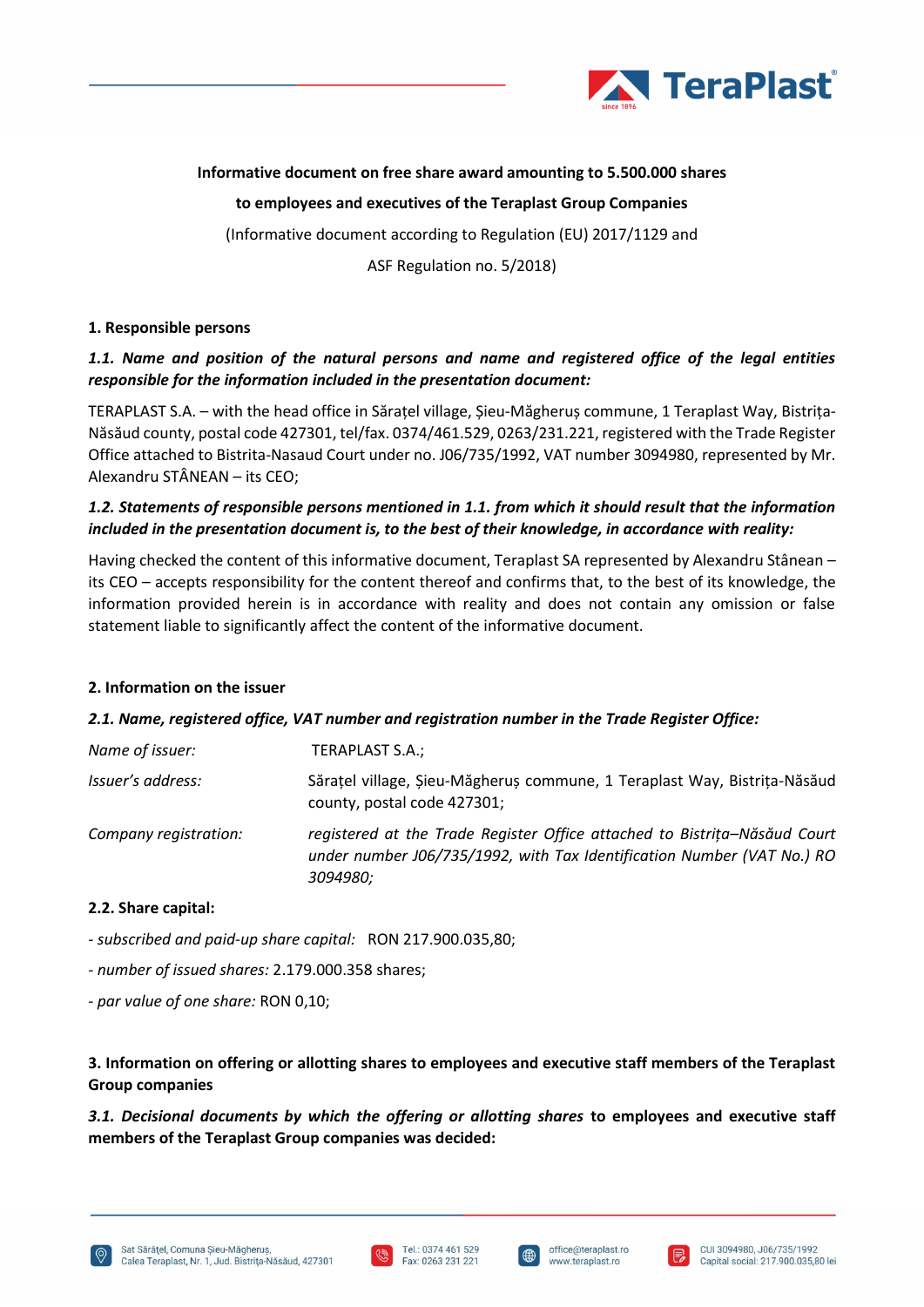

By the EGM [Romanian A.G.E.A.] Decision No. 1 of 24 August 2020 (published in the Official Gazette of Romania No. 09.10.2020), as subsequently amended by the EGM Decision No. 1 of 25 June 2021 and the EGM Decision No. 1 of 3 December 2021, the buyback of a maximum number of 7.500.000 shares with a par value of RON 0,1/share, at a minimum price equal to the Bucharest Stock Exchange price at the time of the purchase and a maximum price of RON 2/share, within the limit of a RON 15.000.000 budget, for a maximum period of 18 months from the date of publishing the EGM Decision in the Official Gazette of Romania Part IV, and the free award of the own shares bought back by the Company to the employees and executive staff members of the companies of Teraplast Group and the company's directors, within a stock option plan (the "Stock Option Plan") programme, and granting a mandate to the Board of Directors for the fulfilment of this Decision were approved.

Within the Stock Option Plan and until the date of this document, the Company has bought back a number of 5.500.000 shares.

By the Board's Decision No. 10 of 25 February 2021, based upon the mandate granted by the EGM Decision No. 1 of 24 August 2020, a decision was made that maximum 5.500.000 shares purchased within the Stock Option Plan be offered for free to the employees and executive staff members of Teraplast Group companies, and the list of persons who will benefit from the Stock Option Plan and the eligibility criteria to be met by them were approved.

By the Board's Decision No. 3 of 24 February 2022 it was decided that maximum 5.500.000 shares purchased within the Stock Option Plan be offered as free shares to the employees and executives of the Teraplast Group companies, and the free share award would take place (i) on 28 February 2022 for such employees and executives of the Teraplast Group companies mentioned by the Board's Decision No. 10 of 25 February 2021 who on 28 February 2022 meet the eligibility conditions corresponding to the Stock Option Plan, in such amount as determined by the application of the eligibility criteria, and (ii) on a subsequent date that is to be set by the Board of Directors, to such employees and executives of the Teraplast Group companies mentioned by the Board's Decision No. 10 of 25 February 2021 for whom the meeting of the eligibility criteria cannot be determined on 28 February 2022 from causes under Teraplast's control, in such amount as determined by the application of the eligibility criteria.

The transfer of the ownership right over the shares from the company to the employees and executives of the Teraplast Group companies shall happen after this document and the transfer-related documents are sent to the Central Depository according to the applicable laws .

#### *In case we deal with a share capital increase* – *Not applicable*

#### **3.2. Describing the share capital increase:**

- reason for the share capital increase;
- the amount the share capital increase was decided for;
- number of shares issued for the share capital increase;
- number of shares offered to the current of former executive staff member or employees.

#### *Not applicable*





I⊕